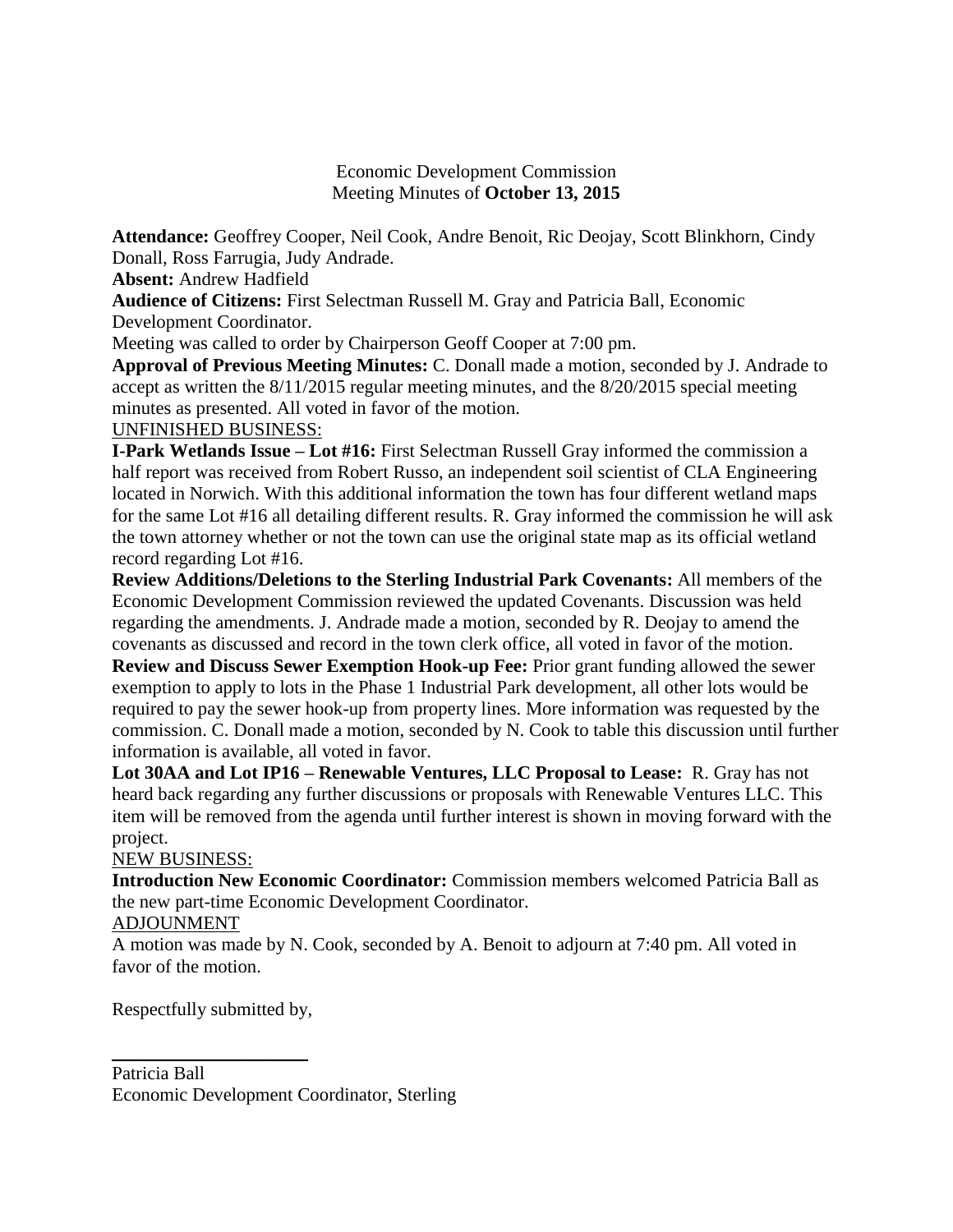#### TOWN OF STERLING INDUSTRIAL PARK

### COVENANTS

## STERLING DEVELOPMENT & INDUSTRIAL COMMISSION now known as STERLING ECONOMIC DEVELOPMENT COMMISSION Office # 860-564-4752

### STERLING MUNICIPAL BUILDING 1183 PLAINFIELD PIKE (Economic Development Office, Room 17) PO BOX 157 ONECO, CT. 06373

Adopted: June *25, 1985*  Recorded: July 16, 1985 Vol. 50 Pages *45-50* Town Clerk's Office

Amended: January 28, 1986 Amended: February 10, 1987 Amended: April 11, 1989 Amended: June 12, 1990 Amended: March 13, 2012 Amended: October 13, 2015 ~ Revised Covenants filed in the Economic Development Minutes Book, Vol. 2 Pages 48-57, Sterling Land Records, Vol. 146 Pages 927-936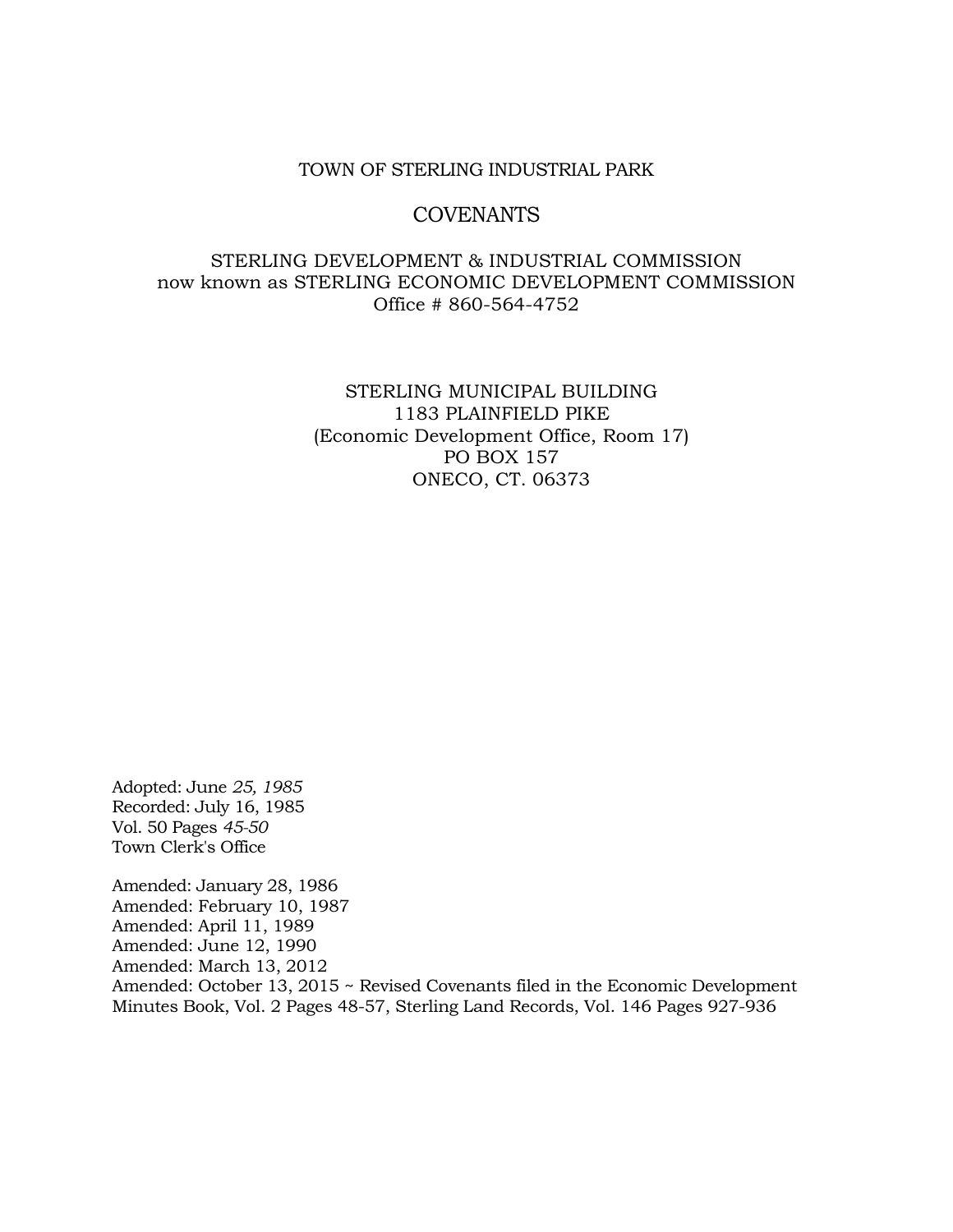#### **Declaration of Industrial Park Covenants Town of Sterling Industrial Park Sterling, Connecticut**

Whereas, the Town of Sterling intends to sell and convey certain tracts of land consisting of industrial sites in a development known as the "Town of Sterling Industrial Park", and

Whereas, the town deems it necessary and desirable that a uniform set of restrictions be applicable to all of said lots, and

Whereas, it is intended that said restrictions be enforceable by owners of the various lots in said development.

Now, therefore, the Town of Sterling agrees that all industrial sites in said Industrial Park, shall be sold subject to the restrictive covenants contained in this Declaration and all purchasers and or lessees of industrial sites in said Industrial Park are hereby given notice of the covenants herein contained, by reference in their respective deeds to Volume and Page in the Office of the Town Clerk in the Town of Sterling, Connecticut, where this Declaration and Agreement will be recorded.

## Statement of Purpose

These regulations are promulgated for the safe, orderly and aesthetic development and maintenance of the Town of Sterling Industrial Park. They shall apply to all land after development thereon within the Town of Sterling Industrial Park, whether sold or leased by the Town of Sterling to others or held by said Town of Sterling or as it assigns.

These standards are intended to insure the continued maintenance of Architectural and Site Planning Standards of the Town of Sterling Industrial Park. By clarifying in advance the required housekeeping and maintenance responsibilities the pleasant, safe and efficient atmosphere of the Park will be continued into the future.

## Permitted Uses

- 1. Industrial, commercial and technical uses with a principal character of:
	- a. Light manufacturing
	- b. Processing, assemble and fabrication of materials
	- c. Wholesale trade and storage
	- d. Warehousing
	- e. Research and development
	- f. Engineering
	- g. Office management, office uses and educational uses carried on in conjunction with supportive of the primary manufacturing
	- h. Retail uses conducted in conjunction with manufacturing uses in the Park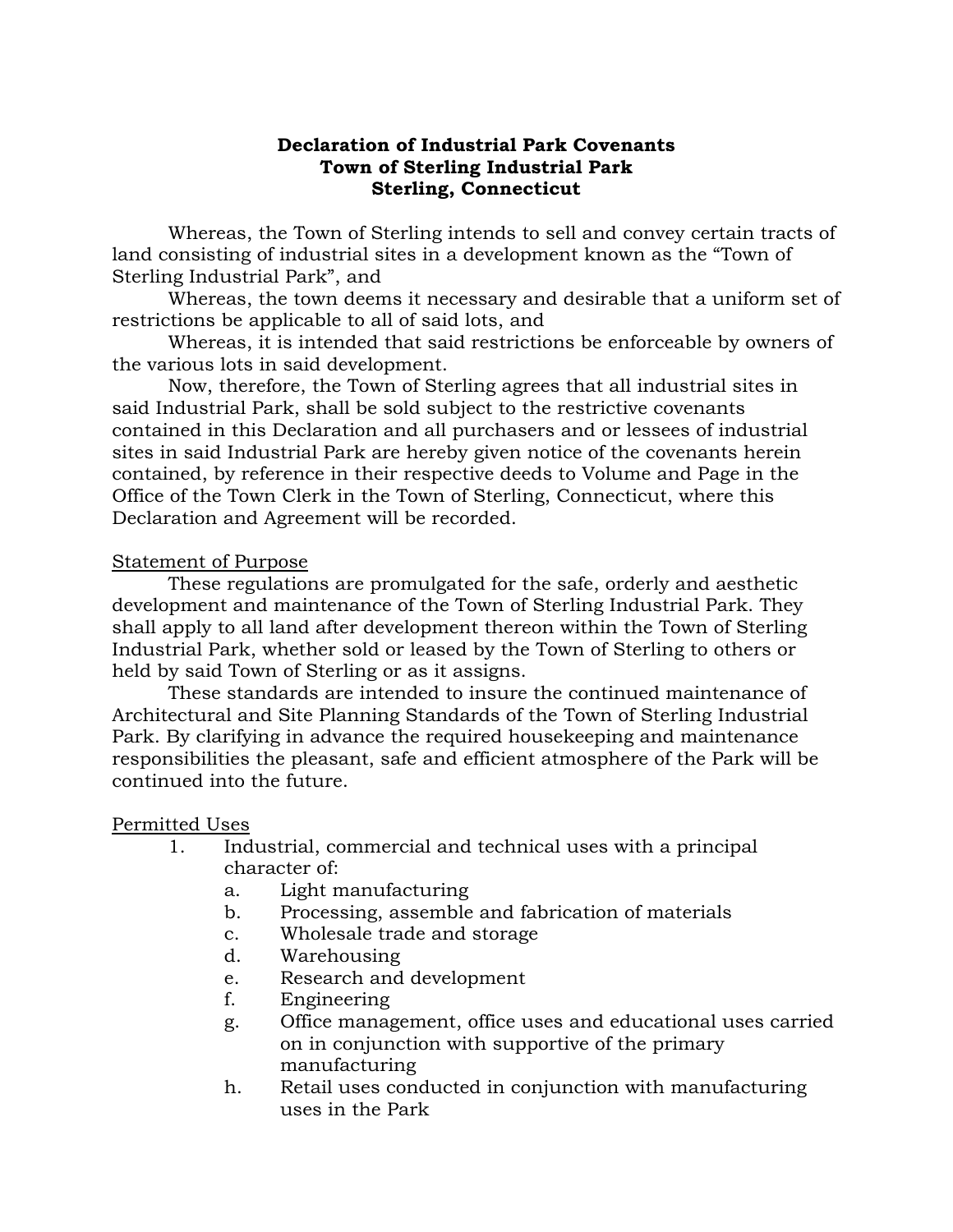- 2. Public utility buildings, structures and use, corporate and regional offices of manufacturing companies.
- 3. Additional permitted uses considered compatible with intended development of the Park may be allowed as approved by the SDIC.

# Architectural Standards

- 1. All construction, alterations, or additions including buildings or portions, thereof, fences, walls, enclosures, docks, sheds, conveyors, roof units, parking, plantings, etc., shall be subject to the approval of the Sterling Development and Industrial Commission(hereinafter referred to as the SDIC).
- 2. All buildings and structures, including alterations, additions, exterior remodeling, site planning, site improvements, plantings, and screenings must be designed and constructed in accord with these standards. The objective is to insure attractive and dignified appearances, practical design and sound construction throughout the Park to the mutual benefit of all occupants.
- 3. All construction shall be in accord with the latest edition of the State of Connecticut Building Code and with all other applicable State and Local Codes and Ordinances (ie. Town of Sterling Planning and Zoning, Inland Wetland & Watercourses Commission).
- 4. Industrial facilities shall be permitted the following non moving, non flashing signs for advertising purposes: One detached sign per lot not exceeding 32 square feet nor extending higher than eight feet from the ground, plus one sign on the street-facing exterior wall of each occupancy. The area of individual wall sign shall not exceed ten percent of the area of he wall on which is it placed. No detached advertising sign shall extend within ten feet of any street, driveway or property line. A sign attached to a building shall not project above the highest point of the wall of that building. All warning, directional, parking and traffic control signs on private premises shall be in conformance with the size, shape, color and use provisions as specified in the latest revision of the State of Connecticut, Manual of Uniform Traffic Control Devices. All current Town of Sterling Ordinances concerning signs shall also govern any signs placed in the Industrial Park.
- 5. All exterior fences, canopies, awnings, screens, roof scapes and other exterior appurtenances and enclosures are to be consistent with the design and quality of materials used in the main building.
- 6. Metallic tape is required to be put on the top of all underground plastic tubing so that it can be easily located with a metal detector.
- 7. All clients must submit a detailed storm water run-off plan for approval by the SDIC as part of their Site Plan.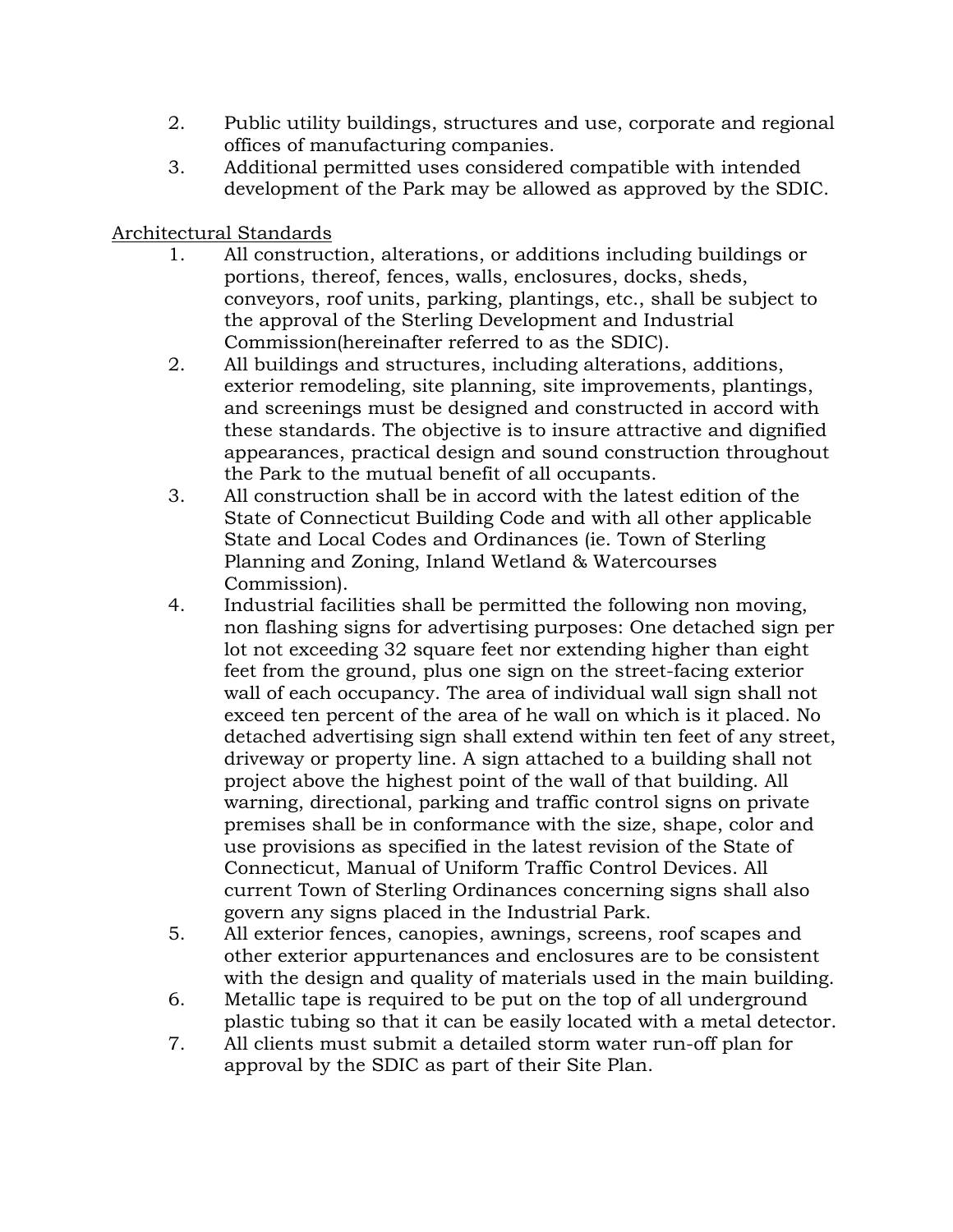8. Metal containers are not considered a "building" or "structure". Any proposals including metal containers within the Park must be presented to the Commission for consideration.

# Operational Standards

- 1. A copy of any lease affecting any lot in the Industrial Park shall be filed with the SDIC promptly after execution. No subleasing of a property may occur without prior written approval of the Economic Development Commission as well as a surety bond. The amount of surety shall be reviewed and approved by the Economic Development Commission. Any proposed surety shall be in the form of cash and/or irrevocable letter of credit.
- 2. No parking, standing, loading or delivery shall be allowed on the streets. Owner or Lessee shall be required to exercise their full authority to enforce this regulation.
- 3. All refuse, trash and scrap materials shall be kept in containers in a neat, safe manner and shall not be allowed to accumulate. If stored outside, all materials shall be totally enclosed and screened from general view at the sides and rear of the building.
- 4. If trucks or service vehicles are stored outside, they must be parked in a planned and designated area at the rear or side of buildings.
- 5. All exterior surfaces requiring periodic painting, cleaning, washing, or other maintenance shall be given such attention regularly and thoroughly so as to maintain a neat and clean appearance at all times.
- 6. All lawns and plantings shall be cared for to insure good appearance, including such preventative maintenance as fertilizing, watering, cutting, pruning, reseeding, and replacement of broken, dead or diseased materials.
- 7. All private gutters, storm drains, culverts, etc. Are to be kept operational and free of debris and obstruction at all times.
- 8. Snow removal from all private walks, drives, drainage structures, entrances and parking and loading areas will be the responsibility of the occupant. All areas shall be cleared neatly and promptly and in such a manner as to not interfere with the public traffic or private access for employees. All snow removed or cleared from sites will not be deposited on or within five (5) feet of any public road.
- 9. The general appearance, neatness and tidiness of all land, buildings and appurtenances shall be maintained at all times. This includes, but is not limited to prompt repair of paved and unpaved yard areas, soil erosion, curbs, gutters, down-spouts, windows, awnings, signs, visible interior fixtures and roof units.
- 10. All ground level outside storage and stationary equipment shall be screened.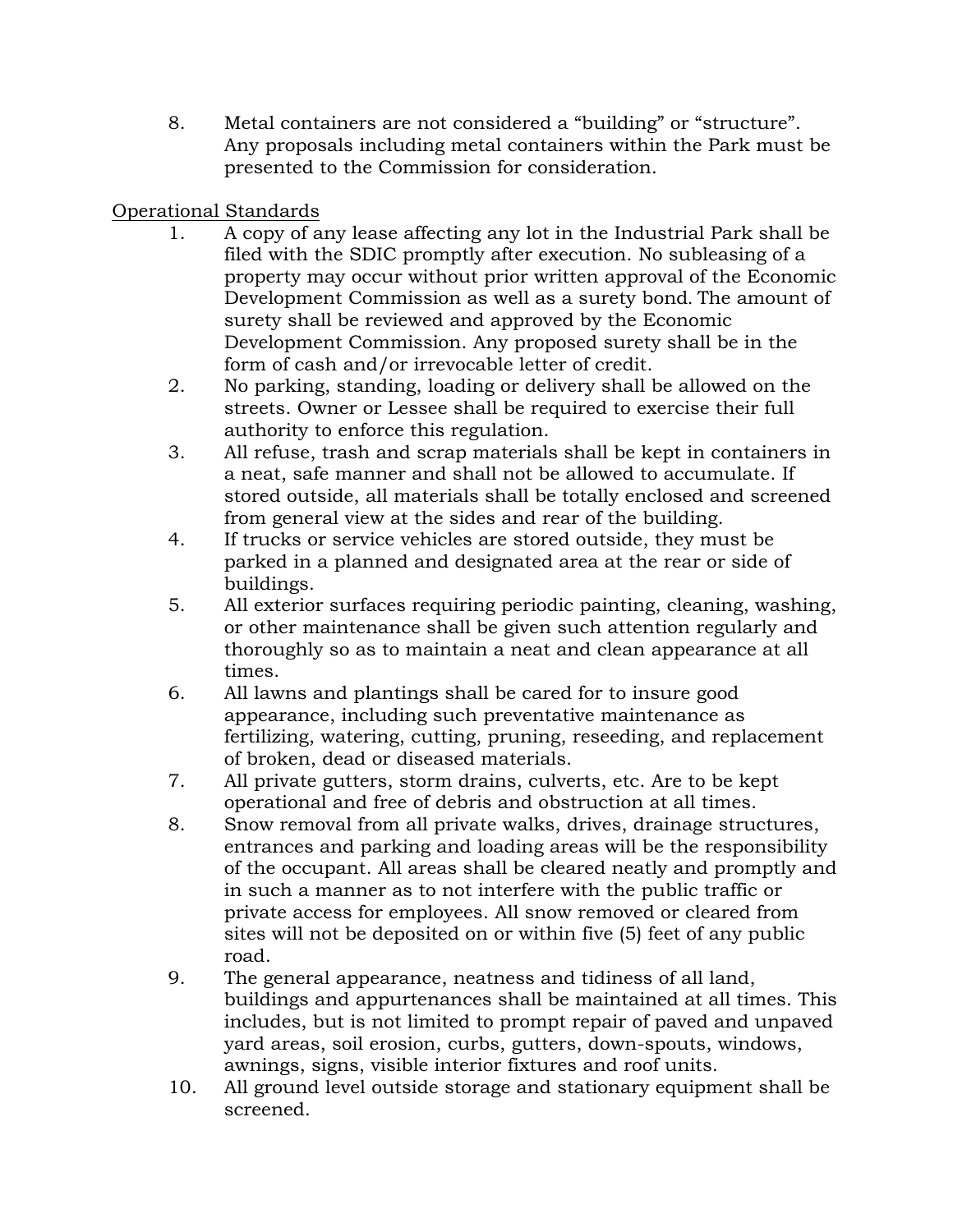11. The size, height and design of such screening shall be sufficient to keep all such items from being viewed from the street and the adjoining properties.

# Performance Standards

- 1. *General:* The use of land, buildings and other structures, on any lot in the development shall be conducted so as to conform to the performance standards hereinafter specified.
- 2. *Dust, Dirt, Fly Ash and Smoke:* No dust, dirt, fly ash or smoke shall be emitted into the air that exceeds Federal or State clean air quality standards by any occupant of the Industrial Park
- 3. *Noise:* No noise shall be emitted from any lot that exceeds levels established by appropriate Federal and State agencies.
- 4. *Vibration:* With the exception of ground vibration necessarily involved in the construction or demolition of buildings, no vibration shall be transmitted outside the lot where it originates.
- 5. *Odors:* No offensive odors shall be emitted into the air from any lot so as to impair the value and enjoyment of any other lot.
- 6. *Gases and Fumes:* No noxious, toxic or corrosive fumes or gases shall be emitted into the air from any lot.
- 7. *Glare and Heat:* No light on any lot shall be aimed so as to shine on any road or any other lot or property so as to impair the value and enjoyment of any lot therein. No radiant heat shall be perceptible outside the lot where it originates.
- 8. *Danger:* No material which is hazardous due to explosion, extreme fire hazard or radioactivity shall be used, stored, manufactured, processed or assembled except in accordance with applicable codes and regulations of the Town of Sterling and State of Connecticut.
- 9. *Wastes:* No offensive wastes shall be discharged or dumped into anything other than an approved receptacle of facility.
- *10. Utilities:*
	- a. *Sanitary Sewer Mandate:* Utilization of the municipally owned and operated sewage treatment system is a condition precedent to operation. All effluent is to be discharged into the sterling Sewer System and that no cesspools, septic tanks or settling lagoons shall be erected on land within the boundaries of the Sterling Industrial Park. Plans that alter the composition of wastes with regard to biological oxygen demand, and suspended solids, may not be made without the advice and consent of the Sterling Water Pollution Control Authority.
	- b. *Water Use Mandate:* Utilization of the water system provided in the Town of Sterling Industrial Park is mandatory. Private wells may only be drilled by companies to supplement the water received from the Industrial Park water system.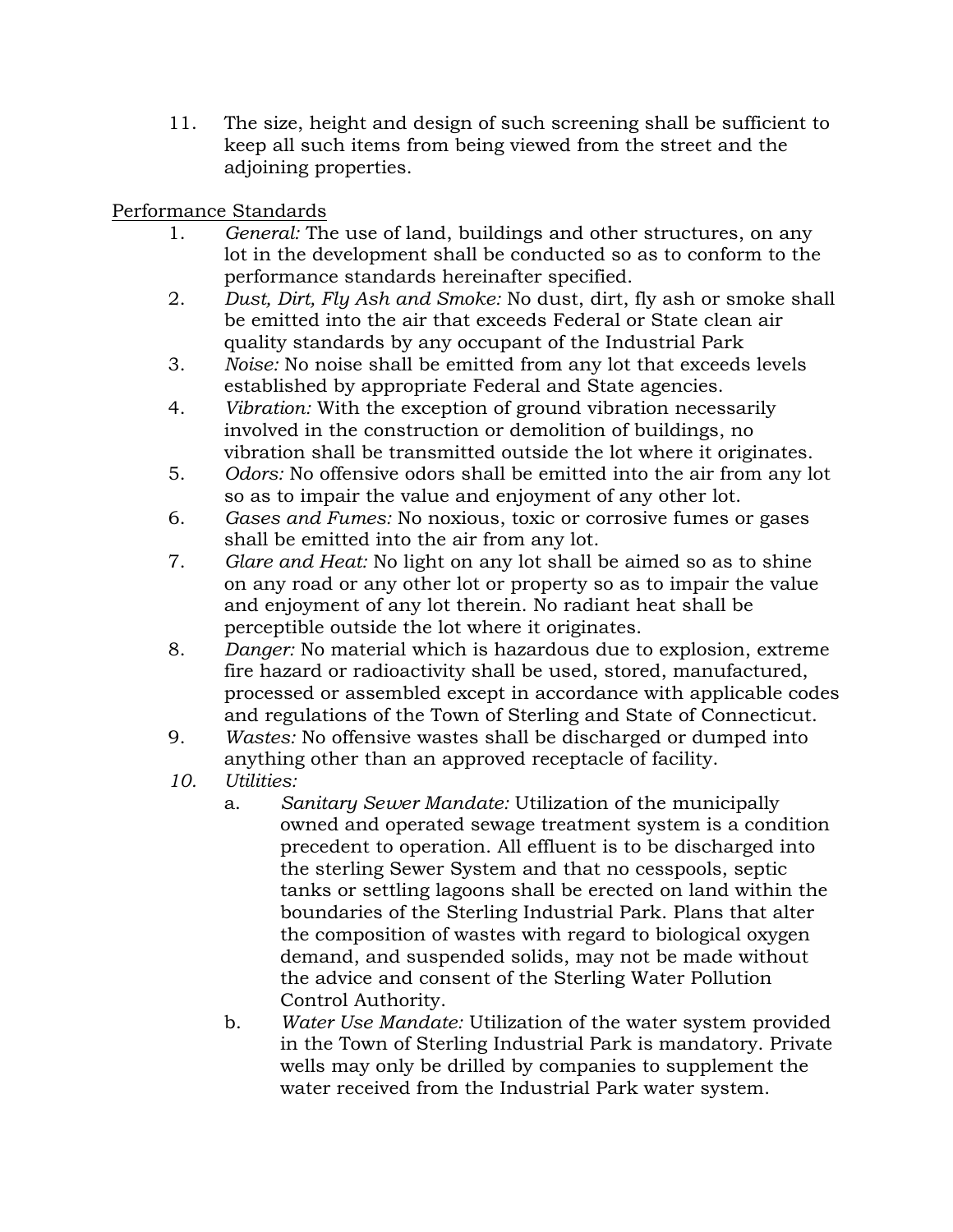Approval for such wells will require a statement from the water authority indicating that the water demands of the company exceed the capacity of the water system to adequately meet this and its other commitments. Approval for private wells will be given only by the SDIC upon the advice of the Department of Economic Development. Plans for wells must be presented in detail to the SDIC.

c. The Town of Sterling will absorb the cost of extending the water and sewer lines to the property line. The remaining cost of sewer and water connections shall be the responsibility of the owner.

# Site Planning Standards

- 1. Minimum Lot Sizes: 1.8 Acre
- 2. Set Backs:
	- a. Front yards: Fifty foot minimum from any street. Due consideration will be given to a valid need for an adjustment to the original fifty foot minimum from any street.
	- b. Side yards: 20' minimum.
	- c. Rear yards: 30' minimum.
	- d. Set back limitations apply to all parts of all buildings including docks, porches and overhangs.
	- e. Parking stalls shall be located no less than five feet from the wall of any buildings to allow for pedestrian walks and/or landscaping.
	- f. Parking is not permitted in the setback areas.
- 3. Building Height: Thirty five foot maximum or two stories for all structures that are primarily used as an occupancy. (A structure does not include 'metal containers')
- 4. Building Coverage: Maximum building coverage shall not exceed 25% of the total lot area.

**NOTE**: All Site Planning Standards are intended as a "Guide": each project will be reviewed by the Economic Commission and determinations/adjustments will be made "as necessary", per vote of the commission members.

- 5. Ground Coverage: Maximum lot coverage, including building, parking, loading, outside storage structures and all paved areas shall not exceed 65% of the total lot area.
- 6. Required Site Improvements:
	- a. Paved drives shall include oil and stone, concrete or blacktop.
	- b. Provide sufficient parking area for all employee and visitor vehicles without causing encroachment upon the public street.
	- c. Off-street loading: Each occupant is responsible for providing sufficient off-street loading facilities to meet their needs. All loading areas shall be to the rear or side of the building.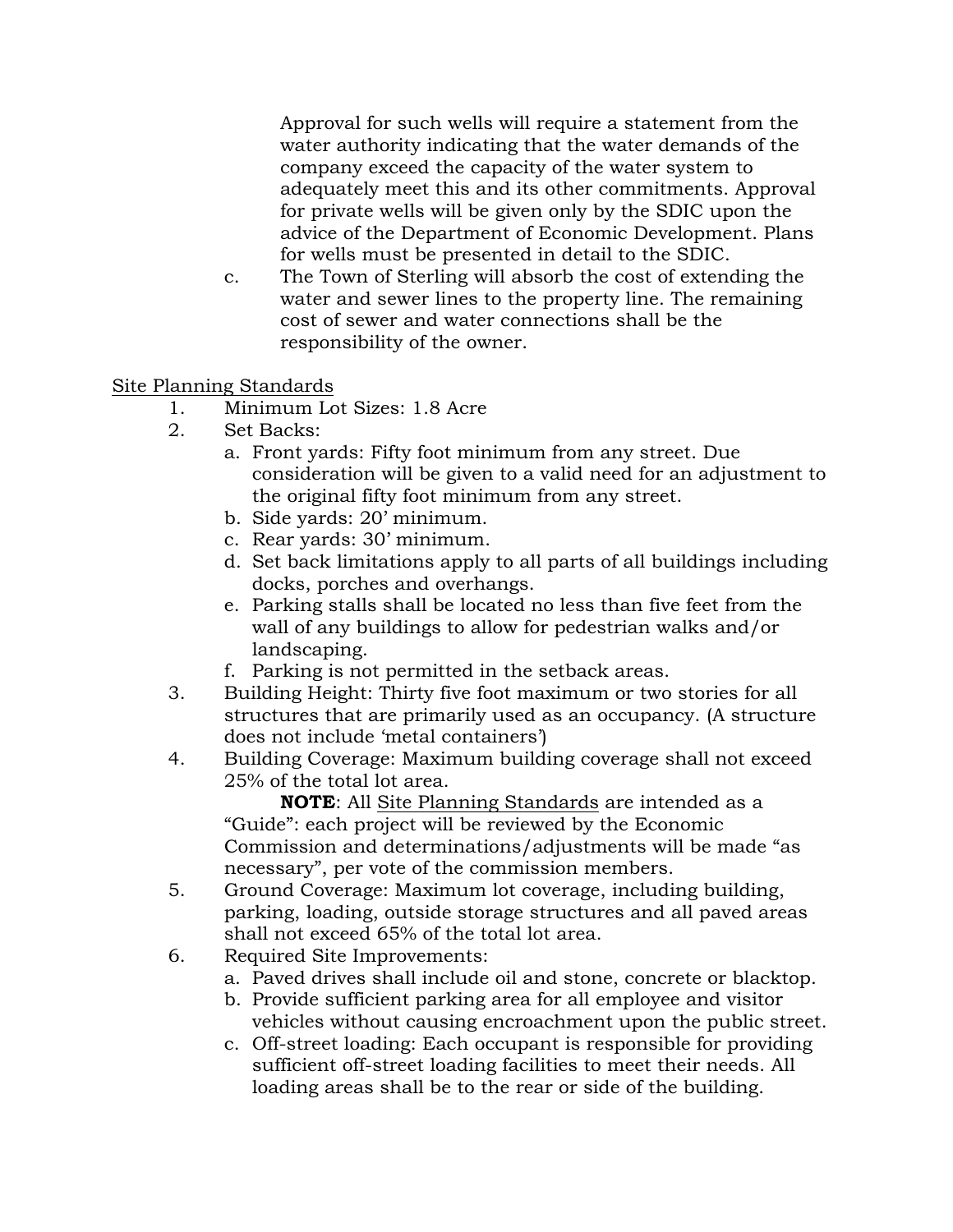- d. The entire lot not covered by buildings or paving shall be maintained in lawns, plantings or landscape treatment.
- e. Plantings shall not be a hazard to pedestrians or vehicular traffic.
- f. Landscape treatment may include the use of ground covers, hedges, shade flowering and specimen trees, walls, terraces, ponds, fountains or sculptured materials.

# General Provisions:

- 1. *Beneficiaries:* These restrictions and covenants are made for the benefit and safety of any and all persons who may now own or who may hereafter own or occupy property in the Industrial Park. Such persons are specifically given the right to enforce these restrictions and covenants by injunction or other lawful procedure to recover damages resulting from any violation thereof.
- 2. *Succession:* The Town of Sterling, acting through its Board of Selectman, reserves the right to take over all responsibility of the SDIC, or its successor, should such commission for any reason cease to function in the Town of Sterling, all authority given to said Commission by the Board of Selectman in this Agreement shall then vest in the Board of Selectman.
- 3. *Partial Invalidity:* The invalidation of any one of the restrictions herein set forth or the failure to enforce any such restrictions by the time of its violation shall in no event affect any of the other restrictions or be deemed a waiver of the right to enforce the same thereafter.
- 4. *Amendments:* These covenants and restrictions may be changed, modified or amended in the following manner:
	- a. Upon a formal vote of the SDIC in favor of such change, modification or amendment and with written approval of all private property owners of record in said Industrial Park.
	- b. Any amendment to this document shall become part of the permanent part there of and shall be duly recorded in the land records of the Town of Sterling.
- 5. *Term:* These restrictions as they may be amended from time to time shall remain in effect until August 30th of the year 2013 and thereafter shall be renewed for successive terms of ten (10) years unless terminated by vote of a two-third majority of the owners of the lots in the Park.
- 6. *Enforcement:* In the event any occupant fails to comply with any of the above specifications or requirements, then the Town of Sterling shall notify such occupant of such claimed noncompliance and request corrective action within a reasonable time, stating compliance date. If said noncompliance continues after the expiration of the time stated in such notice the town may, but shall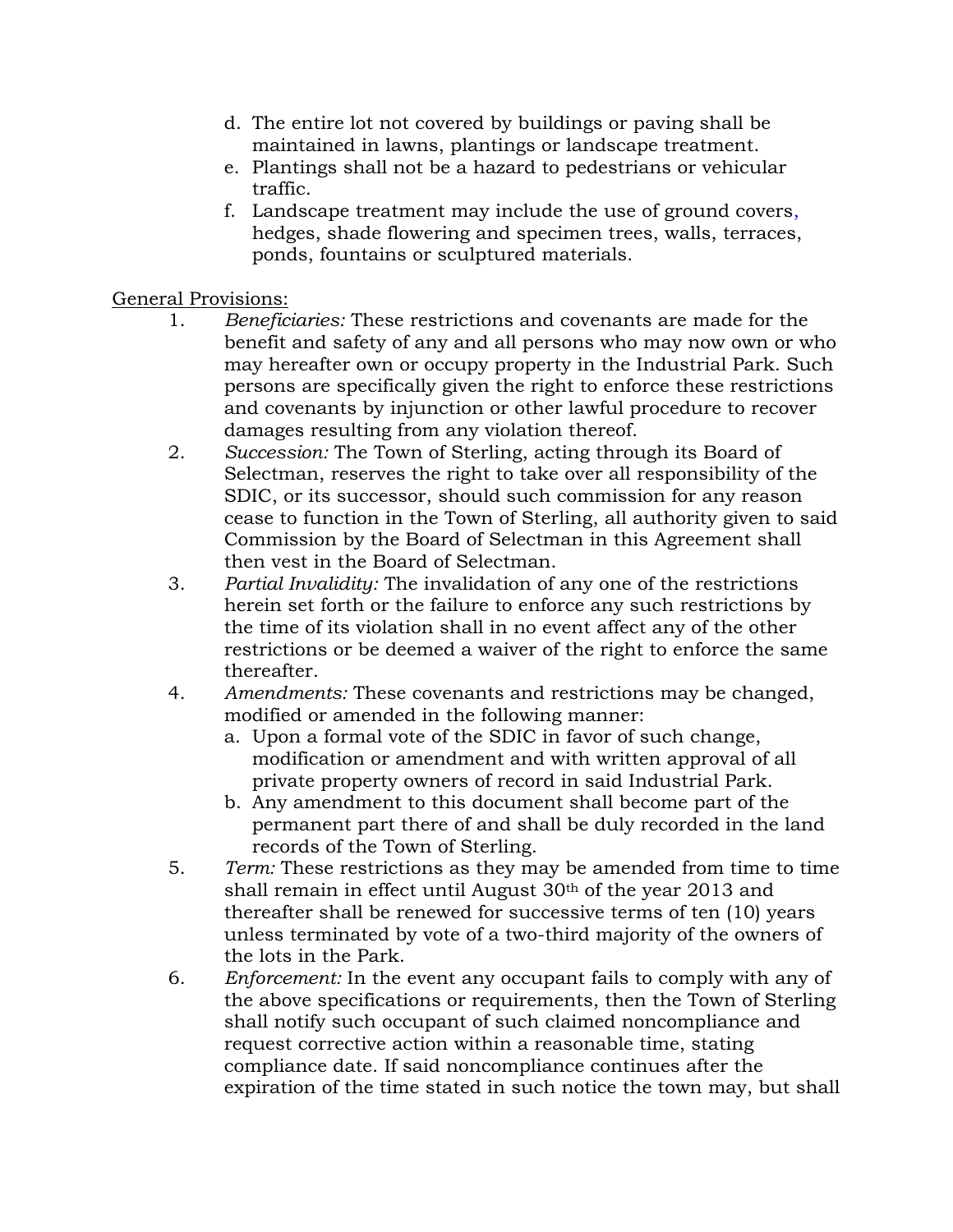not be required to, cause corrective action to be taken and charge the occupant with the cost, including , if necessary, legal fees and expenses thereof. The Town of Sterling, its agents and servants shall have the right, privilege and license to enter upon all lots in the development for purposes of inspection and corrective action at all reasonable times.

# **Town of Sterling Industrial Park Regulations**

The purpose of these regulations is to establish certain criteria for construction on land within the Town of Sterling Industrial Park and for establishment of time tables for the completion of construction.

Section 1: Definitions

- 1. *Agreement:* The Town of Sterling Industrial Park Disposition Agreement
- 2. *Buyer:* The individual, firm, corporation, or developer who has made known his intent to purchase a parcel or parcels of land within the Town of Sterling Industrial Park through the execution of an Agreement with the Town of Sterling Development and Industrial Commission.
- 3. *Commission:* The Town of Sterling Development and Industrial Commission.
- 4. *Covenants:* The Town of Sterling Industrial Park Covenants filed in the Sterling Town Clerk's Office and recorded in Volume 50 pages 45-50 of the Land Records of the Town of Sterling.
- 5. *Park:* The Town of Sterling Industrial Park.
- 6. *Plan:* The Town of Sterling Industrial Park Project Plan which was approved by the Voters of the Town of Sterling at a Special Town Meeting on August 30, 1983 and which Plan was approved by the State of Connecticut Department of Economic Development on October 27, 1983.
- 7. *Property:* The parcel or parcels to be developed in the Agreement.
- Section 2:
	- 1. Plans for Construction: Plans and specifications with respect to the development of the Property and the construction thereon shall be in conformity with the Plan, the Agreement, thee Covenants and all applicable Federal, State and Local laws and regulations. In any event, no later than the time specified therefore in section 3 hereof, the Buyer shall submit to the Commission, for the approval by the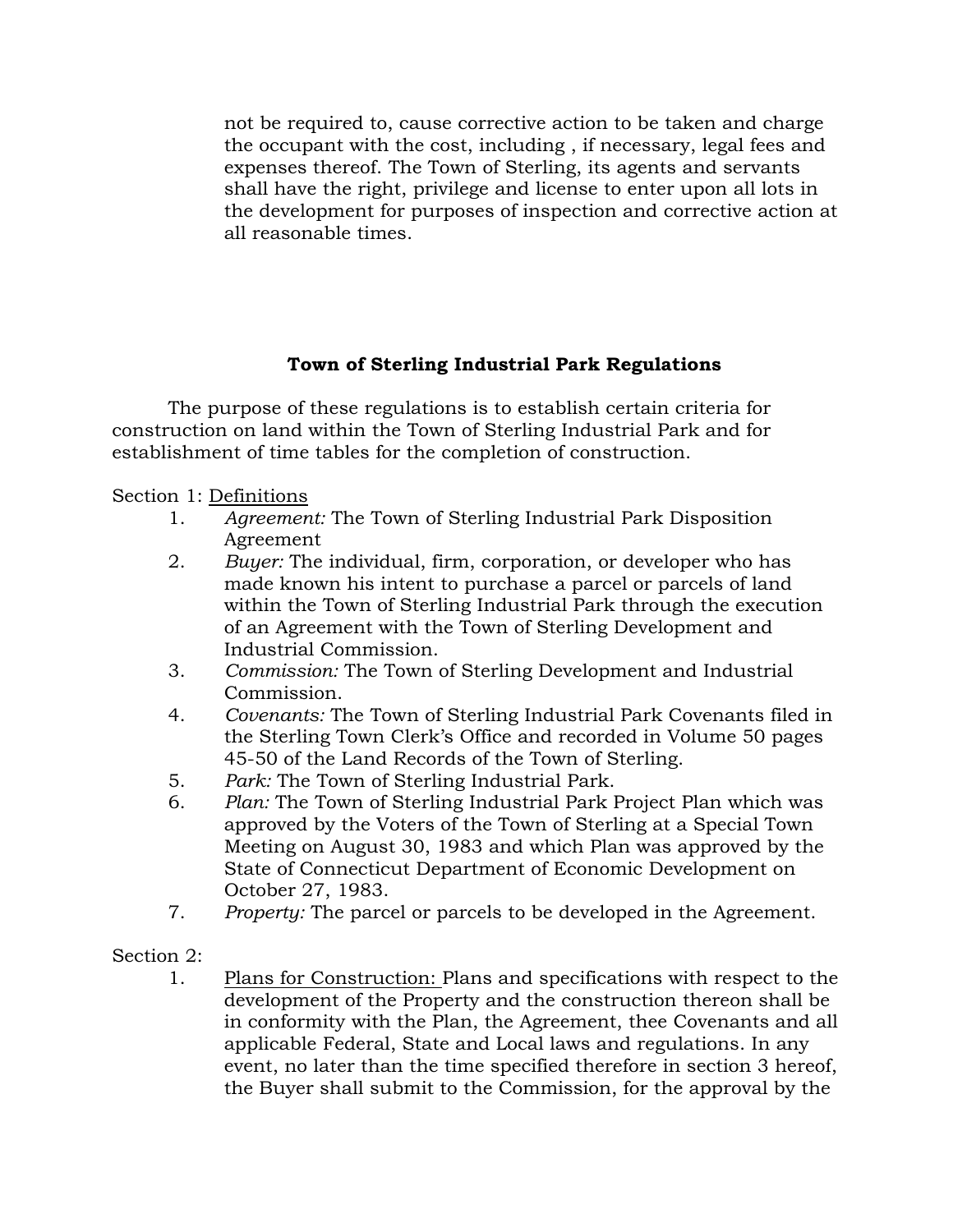Commission, plans, drawings, specifications, related documents, including elevations, perspectives and information regarding interior and exterior materials as may be necessary to show the architectural character of the construction, as well as particulars regarding landscaping, paving, utilities and other site improvements, and the proposed construction schedule (which plans, drawings, specifications, related documents, elevations, perspectives, information regarding landscaping, paving, utilities and other site improvements, and construction schedule, together with any and all changes therein that may hereafter be made and submitted to the Commission as therein provided, are except as otherwise clearly indicated by the context, herein called "Construction Plans") with respect to the development to be constructed by the Buyer on the Property, in sufficient completeness and detail to show that such improvements and construction thereof will be in accordance with the Plan, the Agreement and Covenants. The Commission shall, if the Construction Plans originally submitted conform to the provisions of the Plan, Agreement, and Covenants approve in writing such Construction Plans and no further filing by the Buyer or approval by the Commission thereof shall be required. Such Construction Plans shall, in any event, be deemed approved unless total or partial rejection thereof, setting forth in detail the reasons therefore shall be made in writing by the Commission within the time specified therefore in Section 3(3) hereof after the date of their receipt by the Commission. If the Commission so rejects the Construction Plans in whole or in part as not being in conformity with the Plan Agreement and Covenants, the Buyer shall submit final Construction Plans which are in conformity within sixty-five (65) days of receipt of written notification from the Commission of the rejection. The provisions of these Regulations relating to approval, rejection and submission of final Construction Plans hereinabove provided with respect to the original Construction Plans shall continue to apply until the Construction Plans are in conformity with the requirements of the Plan and Agreement, as determined by the Commission, no later than the time specified in Section 3(3) hereof. All work with respect to the development to be constructed or provided by the Buyer on the Property shall be in conformity with the Construction Plans as approved by the Commission. (The actual building and construction in accordance with approved Construction Plans are hereinafter referred to as "Improvements.")

2. Changes in Construction Plans: If the Buyer desires to make any changes in the Construction Plans after their approval by the Commission shall approve or disapprove the proposed change and